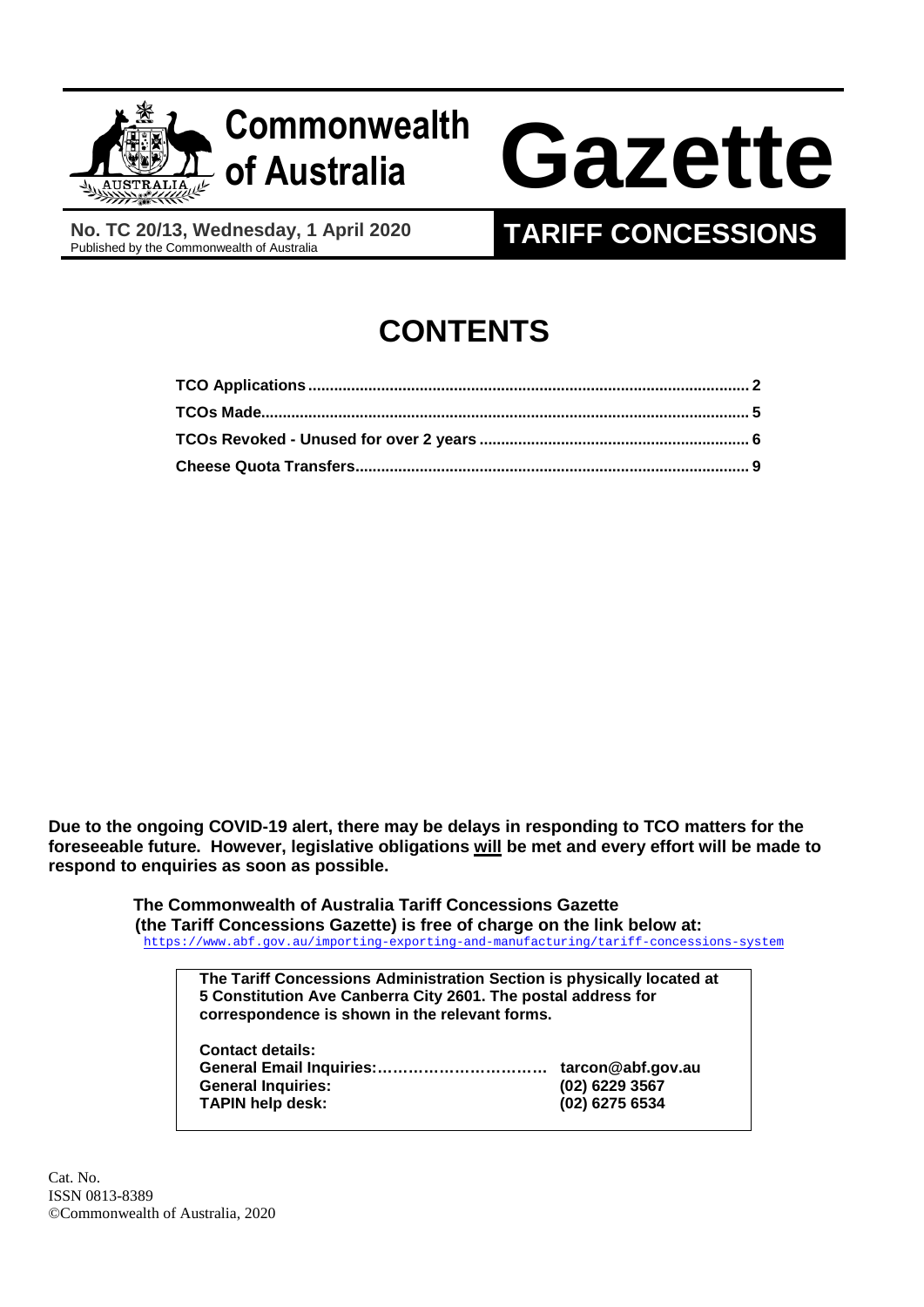## <span id="page-1-0"></span>**CUSTOMS ACT 1901 - NOTICE PURSUANT TO SECTION 269K(1) - APPLICATIONS MADE FOR TARIFF CONCESSION ORDERS**

Applications have been lodged for Tariff Concession Orders for the goods described in the following TABLE.

Australian manufacturers who wish to contest the granting of a Tariff Concession Order for the goods described are invited to lodge a submission in writing in an approved form. Submissions must be lodged within 50 days of the date of publication of this Notice.

The operative date (Op.) and TC reference number follow the description of goods.

To assist local manufacturers, the use(s) to which the goods can be put follow the description of goods.

Objections to the making of TCO submission forms are available at

<https://www.abf.gov.au/importing-exporting-and-manufacturing/tariff-concessions-system/tariff-concession-order>

Contact: Email [tarcon@abf.gov.au](mailto:tarcon@abf.gov.au)

THE TABLE

| Description of Goods including the<br>Customs Tariff Classification |                                                                                                                                                                                                                                                                                                                                                                                                                                                    | Schedule 4 Item Number<br>General Duty Rate |                |
|---------------------------------------------------------------------|----------------------------------------------------------------------------------------------------------------------------------------------------------------------------------------------------------------------------------------------------------------------------------------------------------------------------------------------------------------------------------------------------------------------------------------------------|---------------------------------------------|----------------|
| 3923.30.00                                                          | PLASTIC CONTAINERS, including BOTH of the following:<br>(a) threaded closure;<br>(b) sieve sleeve AND/OR desiccant liner,<br>with OR without EITHER of the following:<br>$(i)$ lid;<br>(ii) seal<br>Op. 05.03.20                                                                                                                                                                                                                                   | $-$ TC 2040841                              | 50             |
|                                                                     | Stated Use:<br>For storing pharmaceutical pills, tablets, capsules and powders,<br>while maintaining the ambient humidity and moisture level of the<br>product                                                                                                                                                                                                                                                                                     |                                             |                |
|                                                                     | Applicant: METAGENICS (AUST) PTY LTD                                                                                                                                                                                                                                                                                                                                                                                                               |                                             | 5 <sup>°</sup> |
| 7308.90.00                                                          | PALLETISERS, ROBOTIC, programmable logic controlled, including<br>ALL of the following:<br>(a) bag centring device;<br>(b) pick-up roller;<br>(c) pallet dispenser having lifter AND/OR forks;<br>(d) plastic AND/OR paper sheet dispenser;<br>(e) belt AND/OR roller conveyors;<br>(f) safety fencing AND/OR barrier,<br>with OR without EITHER of the following:<br>$(i)$ gripper;<br>(ii) pallet diverter AND/OR chain diverter<br>Op. 04.03.20 | $-$ TC 2039388                              | 50             |
|                                                                     | Stated Use:<br>For palletising bags of bark and bales of wood shavings in<br>particle board plant                                                                                                                                                                                                                                                                                                                                                  |                                             |                |
|                                                                     | Applicant: BORG MANUFACTURING PTY LTD                                                                                                                                                                                                                                                                                                                                                                                                              |                                             | 5%             |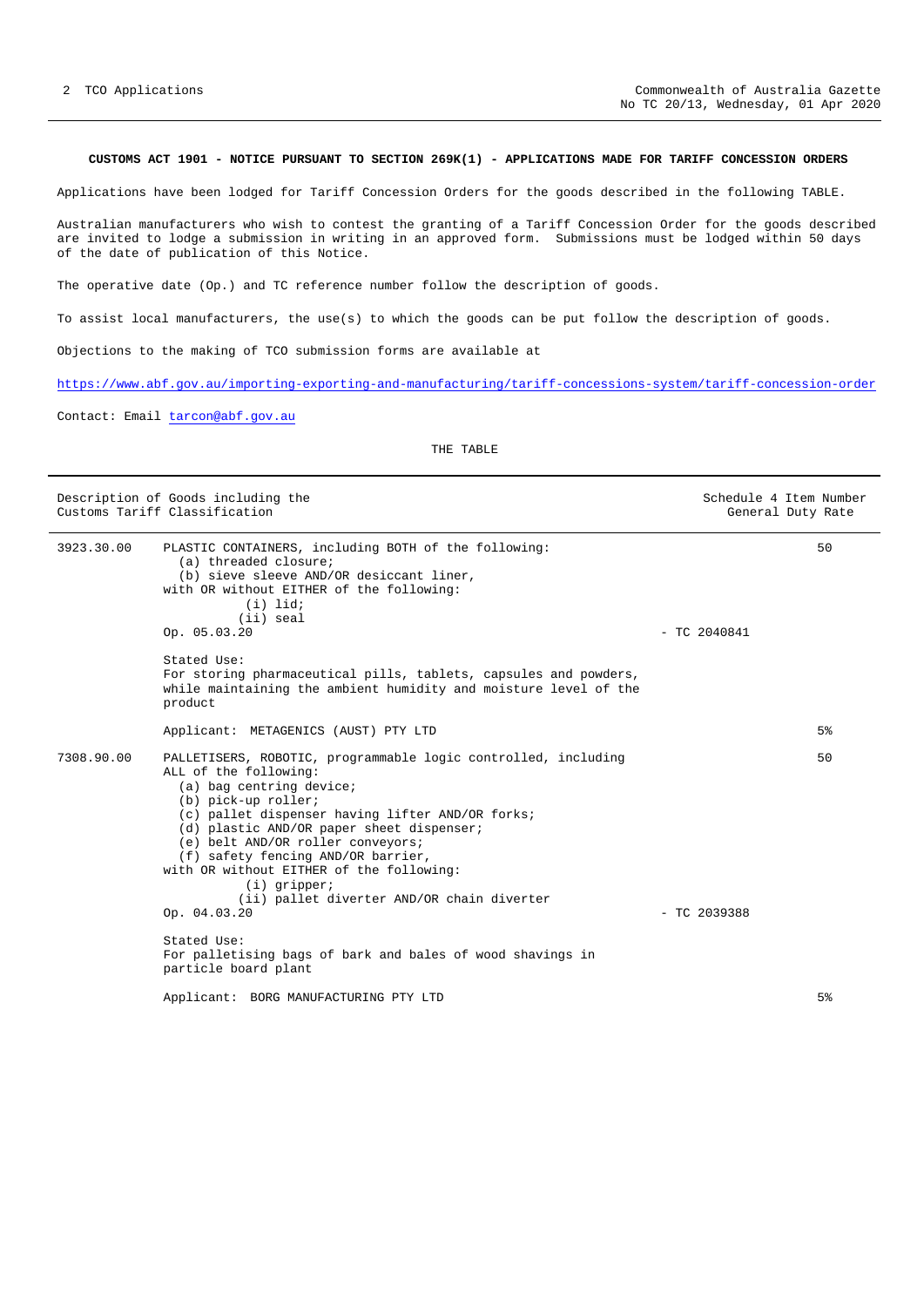Description of Goods including the Schedule 4 Item Number<br>
Customs Tariff Classification (Senetal Duty Rate) Customs Tariff Classification 7309.00.00 CRUCIBLES, MOLTEN METAL PROCESSING, including ALL of the following: (a) stand; (b) inside diameter NOT less than 1 730 mm; (c) outside diameter NOT less than 1 909 mm; (d) internal volume NOT greater than 3.1 cubic metres Op. 05.03.20 - TC 2040246 Stated Use: For holding molten aluminium during its transport and discharge in cast houses, rolling mills, extrusion plants and pot rooms Applicant: BOYNE SMELTERS LIMITED 50 5% 8421.29.90 WATER FILTRATION MODULES, having polyvinylidene difluoride AND/OR polyvinylidene fluoride membranes  $-$  TC 2039370 Stated Use: For processing waste water and general water filtration Applicant: VEOLIA WATER OPERATIONS PTY LTD 50 5% 8421.39.90 AIR FILTERING MACHINES, including BOTH of the following: (a) air flow NOT greater than 5 000 m3 per hour; (b) weight NOT less than 25 kg AND NOT greater than 90 kg  $\infty$  05.03.20  $-$  TC 2040845 Stated Use: To filter and remove dust and harmful particles from the air in building renovation or industrial work Applicant: TYROLIT AUSTRALIA PTY LTD  $50$ 5% 8422.30.90 FORM FILL AND SEAL MACHINES, VERTICAL, including ALL of the following: (a) bagger AND/OR baler; (b) bag width NOT exceeding 800 mm; (c) bag length NOT exceeding 1 200 mm; (d) bag volume NOT exceeding 160 litres; (e) bag output NOT exceeding 16 bags/min AND/OR bale output NOT exceeding 4 bales/min, with OR without ANY of the following: (i) film un-winder; (ii) guides with OR without rollers; (iii) printing photocell; (iv) weighing unit with double conveyor belt; (v) forming tube with OR without carousel; (vi) reel lifting hoist with OR without reel holder axis; (vii) sealing bars with knife; (viii) pneumatic film blocker; (ix) bag shaker  $\sigma$   $\sigma$   $\sim$  03.03.20  $\sim$  TC 2039013 Stated Use: Bagging of bark and/or baling of wood shavings in a particle board plant Applicant: BORG MANUFACTURING PTY LTD 50 5%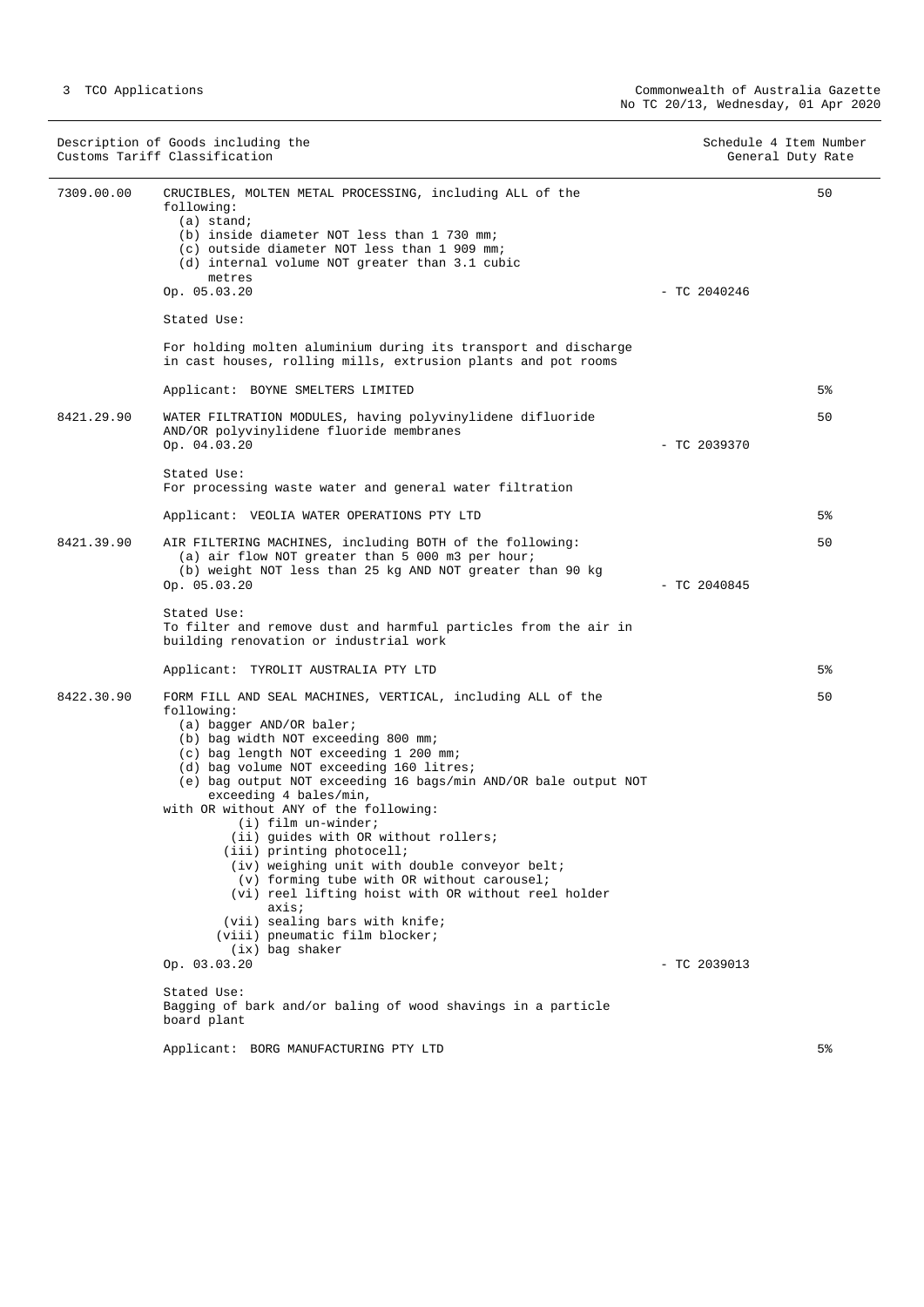|            | Description of Goods including the<br>Customs Tariff Classification                                                                                                                                                                                                                                                                | Schedule 4 Item Number | General Duty Rate |
|------------|------------------------------------------------------------------------------------------------------------------------------------------------------------------------------------------------------------------------------------------------------------------------------------------------------------------------------------|------------------------|-------------------|
| 8428.10.00 | BIN AND/OR PALLET LIFTING MACHINES, 2.2kW motor driven,<br>including ALL of the following:<br>(a) maximum lifting capacity NOT greater than 1 400 kgs;<br>(b) maximum lifting speed NOT greater than 4.9 m/minute;<br>(c) lifting fork;<br>(d) lifting chain;<br>(e) floor mountable base plate<br>Op. 03.03.20                    | $-$ TC 2039003         | 50                |
|            | Stated Use:<br>To lift and tip products at a 35 degree angle into a grinding<br>machine                                                                                                                                                                                                                                            |                        |                   |
|            | Applicant: FOCUS ENGINEERING PTY LTD                                                                                                                                                                                                                                                                                               |                        | $5\%$             |
| 8479.82.00 | COIR BLOCK MILLING MACHINES, including ALL of the following:<br>$(a)$ infeed conveyor;<br>(b) control panel AND/OR display;<br>(c) chamber AND/OR tumbler;<br>(d) discharge conveyor;<br>(e) sensor,<br>with OR without water applicator                                                                                           |                        | 50                |
|            | Op. 04.03.20                                                                                                                                                                                                                                                                                                                       | $-$ TC 2039375         |                   |
|            | Stated Use:<br>For processing bales of compressed coco peat into horticultural<br>potting media, in a soil mixing plant                                                                                                                                                                                                            |                        |                   |
|            | Applicant: HIGHSUN EXPRESS SEEDS PTY LTD                                                                                                                                                                                                                                                                                           |                        | 5%                |
| 8479.82.00 | PEAT BREAKING AND/OR DOSING MACHINES, including ALL of the<br>following:<br>(a) level sensor;<br>$(b)$ breaker;<br>(c) water doser,<br>with OR without EITHER of the following:<br>(i) extension plate;<br>(ii) loading platform<br>Op. 04.03.20                                                                                   | $-$ TC 2039380         | 50                |
|            | Stated Use:                                                                                                                                                                                                                                                                                                                        |                        |                   |
|            | For expanding compressed bales of peat and fluffing them into<br>useable potting media                                                                                                                                                                                                                                             |                        |                   |
|            | Applicant: HIGHSUN EXPRESS SEEDS PTY LTD                                                                                                                                                                                                                                                                                           |                        | 5%                |
| 8508.11.00 | VACUUM, WINDOW, hand held, battery powered, including ANY<br>one OR more of the following:<br>(a) hand held vibration surface cleaner;<br>(b) base station;<br>(c) suction nozzles;<br>$(d)$ charger;<br>(e) spray bottle with microfiber wiper;<br>(f) wiping cloth;<br>(g) cleaning agent concentrate;<br>(h) additional battery |                        | 50                |
|            | Op. 03.03.20                                                                                                                                                                                                                                                                                                                       | $-$ TC 2039009         |                   |
|            | Stated Use:<br>To clean windows, glass and mirrors by vacuuming dirty liquid<br>from the aforementioned surfaces                                                                                                                                                                                                                   |                        |                   |
|            | Applicant: KARCHER PTY LTD                                                                                                                                                                                                                                                                                                         |                        | 5%                |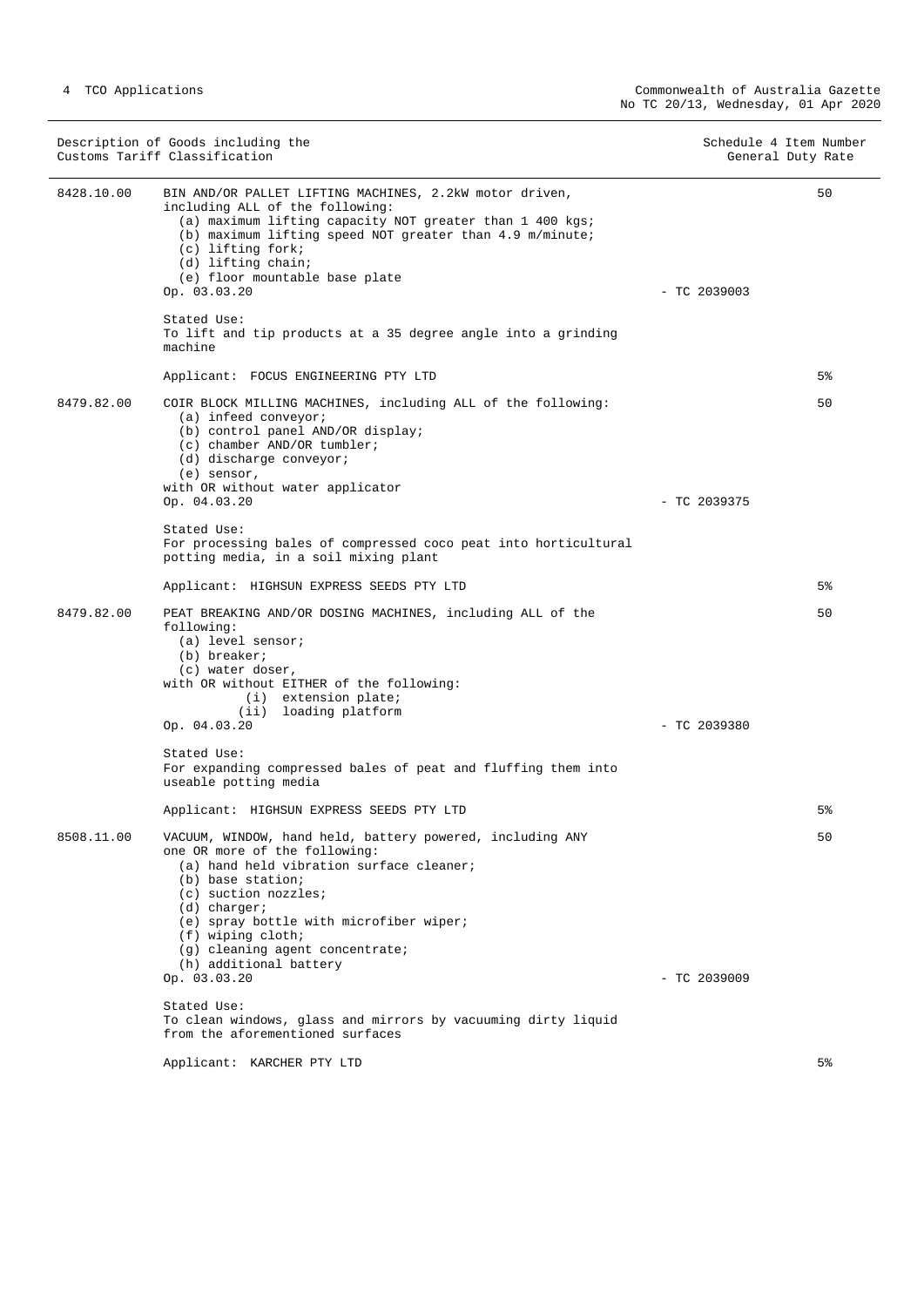# **CUSTOMS ACT 1901 - NOTICE PURSUANT TO SECTION 269R(1) - TARIFF CONCESSION ORDERS MADE**

<span id="page-4-0"></span>Tariff Concession Orders have been made for the goods described in the following TABLE.

The operative date (Op.) and TC reference No. follow the description of goods. Local manufacturers of substitutable goods may request the revocation of TCOs at any time.

# THE TABLE

| 50<br>3920.51.00<br>SHEETS, poly (methyl methacrylate), co-extruded, having<br>ALL of the following:<br>(a) coloured layer substrate NOT less than 10% of total<br>thickness;<br>(b) coated with gloss ultra violet cured plastic blend<br>film layer having ANY of the following:<br>(i) film hardness NOT less than 4H pencil hardness;<br>(ii) film density NOT less than 1.06 g/cm3 at<br>23 degrees $C_i$<br>(iii) colour fastness NOT exceeding Delta E 1.8,<br>(c) length NOT less than 1 800 mm;<br>(d) width NOT less than 700 mm;<br>(e) thickness NOT greater than 8.0 mm<br>Op. 18.12.19<br>Dec. date 26.03.20<br>- TC 19338131<br>3926.90.90<br>50<br>KITS, FALSE FINGERNAIL, including ALL of the following:<br>(a) false fingernails;<br>$(b)$ glue;<br>$(c)$ buffer;<br>(d) adhesive tabs;<br>(e) manicure AND/OR cuticle stick<br>Op. 13.01.20<br>Dec. date 30.03.20<br>- TC 2007690<br>7326.90.90<br>50<br>LANDING CENTRALISERS, OIL AND/OR GAS WELL<br>Dec. date 30.03.20<br>Op. 10.01.20<br>$-$ TC 2006376<br>7326.90.90<br>50<br>ROADSIDE SAFETY BARRIERS, modular, portable, having BOTH of the<br>following:<br>(a) profiles length NOT greater than 12 m;<br>$(b)$ anchor shoes;<br>with OR without ANY of the following:<br>$(i)$ anchor pins;<br>(ii) threaded rods<br>Op. 24.12.19<br>Dec. date 26.03.20<br>- TC 19342210<br>8419.89.90<br>50<br>DRYING AND COOLING MACHINES, CEREAL SLURRY, including ALL of the<br>following:<br>(a) dryers having gas burners AND/OR heaters;<br>$(b)$ conveyors;<br>(c) product finger spreaders AND/OR pickers;<br>(d) rinsing system having pipes AND/OR valves;<br>(e) exhaust AND/OR recirculation fans;<br>(f) probes AND/OR sensors;<br>(g) support structures AND/OR platforms;<br>(h) ladders AND/OR handrails<br>Op. 30.12.19<br>Dec. date 26.03.20<br>- TC 19342630<br>50<br>8479.82.00<br>GRAVEL PACK SLURRY BLENDERS, OFFSHORE OIL AND/OR GAS WELL,<br>including ALL of the following:<br>(a) diesel engine;<br>$(b)$ pump;<br>(c) vortex mixer;<br>(d) control panel AND/OR interface;<br>(e) radiator AND/OR cooler; | Description of Goods including the<br>Customs Tariff Classification | Schedule 4 Item Number<br>Last Date of Effect |  |
|---------------------------------------------------------------------------------------------------------------------------------------------------------------------------------------------------------------------------------------------------------------------------------------------------------------------------------------------------------------------------------------------------------------------------------------------------------------------------------------------------------------------------------------------------------------------------------------------------------------------------------------------------------------------------------------------------------------------------------------------------------------------------------------------------------------------------------------------------------------------------------------------------------------------------------------------------------------------------------------------------------------------------------------------------------------------------------------------------------------------------------------------------------------------------------------------------------------------------------------------------------------------------------------------------------------------------------------------------------------------------------------------------------------------------------------------------------------------------------------------------------------------------------------------------------------------------------------------------------------------------------------------------------------------------------------------------------------------------------------------------------------------------------------------------------------------------------------------------------------------------------------------------------------------------------------------------------------------------------------------------------------------------------------------------------------------------------------------------|---------------------------------------------------------------------|-----------------------------------------------|--|
|                                                                                                                                                                                                                                                                                                                                                                                                                                                                                                                                                                                                                                                                                                                                                                                                                                                                                                                                                                                                                                                                                                                                                                                                                                                                                                                                                                                                                                                                                                                                                                                                                                                                                                                                                                                                                                                                                                                                                                                                                                                                                                   |                                                                     |                                               |  |
|                                                                                                                                                                                                                                                                                                                                                                                                                                                                                                                                                                                                                                                                                                                                                                                                                                                                                                                                                                                                                                                                                                                                                                                                                                                                                                                                                                                                                                                                                                                                                                                                                                                                                                                                                                                                                                                                                                                                                                                                                                                                                                   |                                                                     |                                               |  |
|                                                                                                                                                                                                                                                                                                                                                                                                                                                                                                                                                                                                                                                                                                                                                                                                                                                                                                                                                                                                                                                                                                                                                                                                                                                                                                                                                                                                                                                                                                                                                                                                                                                                                                                                                                                                                                                                                                                                                                                                                                                                                                   |                                                                     |                                               |  |
|                                                                                                                                                                                                                                                                                                                                                                                                                                                                                                                                                                                                                                                                                                                                                                                                                                                                                                                                                                                                                                                                                                                                                                                                                                                                                                                                                                                                                                                                                                                                                                                                                                                                                                                                                                                                                                                                                                                                                                                                                                                                                                   |                                                                     |                                               |  |
|                                                                                                                                                                                                                                                                                                                                                                                                                                                                                                                                                                                                                                                                                                                                                                                                                                                                                                                                                                                                                                                                                                                                                                                                                                                                                                                                                                                                                                                                                                                                                                                                                                                                                                                                                                                                                                                                                                                                                                                                                                                                                                   |                                                                     |                                               |  |
| $(g)$ piping;<br>(h) gate<br>Op. 13.01.20<br>Dec. date 30.03.20<br>$-$ TC 2006416                                                                                                                                                                                                                                                                                                                                                                                                                                                                                                                                                                                                                                                                                                                                                                                                                                                                                                                                                                                                                                                                                                                                                                                                                                                                                                                                                                                                                                                                                                                                                                                                                                                                                                                                                                                                                                                                                                                                                                                                                 | (f) frame AND/OR skid;                                              |                                               |  |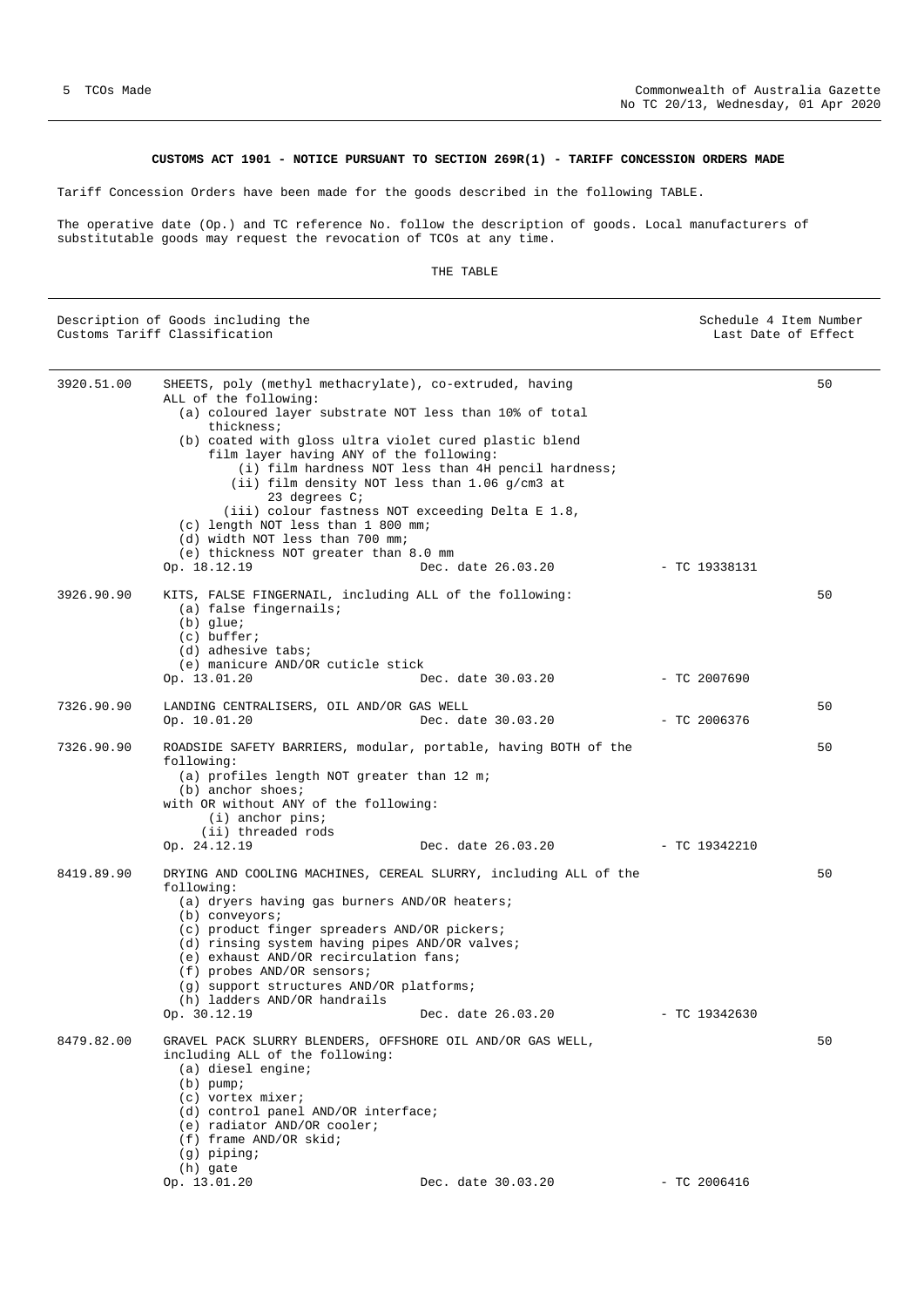## **CUSTOMS ACT 1901**

#### <span id="page-5-0"></span>**NOTICE PURSUANT TO SECTION 269SE(2) - TARIFF CONCESSION ORDER REVOCATION AT THE INITIATIVE OF THE COMPTROLLER-GENERAL OF CUSTOMS**

The Tariff Concession Orders listed in THE TABLE below have not been used for at least 2 years and have been revoked under Section 269SD(1A). In transit provisions apply.

The intention to revoke these orders was notified in Gazette TC 20/03 dated 22 January 2020.

Contact: Email [tarcon@abf.gov.au](mailto:tarcon@abf.gov.au)

THE TABLE

|            | Description of Goods including the<br>Customs Tariff Classification                                                                                                                         |                                                                                                                                     |                | Schedule 4 Item Number<br>Last Date of Effect |
|------------|---------------------------------------------------------------------------------------------------------------------------------------------------------------------------------------------|-------------------------------------------------------------------------------------------------------------------------------------|----------------|-----------------------------------------------|
| 3926.90.90 | GOLF BAG COMPONENTS, being ANY of the following:<br>$(a)$ top band cuffs;<br>(b) full length dividers being internal cavity fittings to<br>accommodate golf clubs<br>Op. 14.02.95           | Dec. date 15.06.95                                                                                                                  | $-$ TC 9501799 | 50<br>18.02.20                                |
|            | 2 Years non use. In transit provisions apply                                                                                                                                                |                                                                                                                                     |                |                                               |
| 5402.33.00 | to 150 tex (inclusive), having ALL of the following<br>characteristics:<br>(a) tenacity of between 10cN/tex and 20cN/tex (inclusive);<br>(b) elongation of between 20% and 40% (inclusive); | YARN, polyester, multi filament, air-texturised, count range 30                                                                     |                | 50<br>18.02.20                                |
|            | air for 15 minutes                                                                                                                                                                          | (c) residual shrinkage of NOT more than 5% at 190 degrees C hot                                                                     |                |                                               |
|            | Op. 23.06.95                                                                                                                                                                                | Dec. date 12.12.95                                                                                                                  | $-$ TC 9508428 |                                               |
|            | 2 Years non use. In transit provisions apply                                                                                                                                                |                                                                                                                                     |                |                                               |
| 5402.33.00 | (inclusive), having ALL of the following characteristics:<br>(a) tenacity of NOT less than 25cN/tex;<br>(b) elongation of between 12% and 30% (inclusive);<br>15 minutes                    | YARN, polyester, multifilament, textured, count range 7 to 31 tex<br>(c) shrinkage of not more than 8% at 190 degrees C hot air for |                | 50<br>18.02.20                                |
|            | Op. 23.06.95                                                                                                                                                                                | Dec. date 09.01.96                                                                                                                  | $-$ TC 9508459 |                                               |
|            | 2 Years non use. In transit provisions apply                                                                                                                                                |                                                                                                                                     |                |                                               |
| 5402.51.00 | YARN, continuous filament low melt copolyamide, melting<br>temperature range : 60 degrees C to 160 degrees C<br>Op. 15.06.95                                                                | Dec. date 03.11.95                                                                                                                  | $-$ TC 9508252 | 50<br>18.02.20                                |
|            | 2 Years non use. In transit provisions apply                                                                                                                                                |                                                                                                                                     |                |                                               |
| 5402.52.00 | YARN, continuous filament low melt copolyester, melting<br>temperature range : 60 degrees C to 160 degrees C<br>Op. 15.06.95                                                                | Dec. date 03.11.95                                                                                                                  | $-$ TC 9508253 | 50<br>18.02.20                                |
|            | 2 Years non use. In transit provisions apply                                                                                                                                                |                                                                                                                                     |                |                                               |
| 5402.52.00 | YARN, polyester, single ply, multifilament, between 5 and 10<br>(inclusive)<br>Op. 03.07.95                                                                                                 | tex (inclusive), high twist between 600 and 1300 turns per metre<br>Dec. date 11.10.95                                              | $-$ TC 9508644 | 50<br>18.02.20                                |
|            |                                                                                                                                                                                             |                                                                                                                                     |                |                                               |

2 Years non use. In transit provisions apply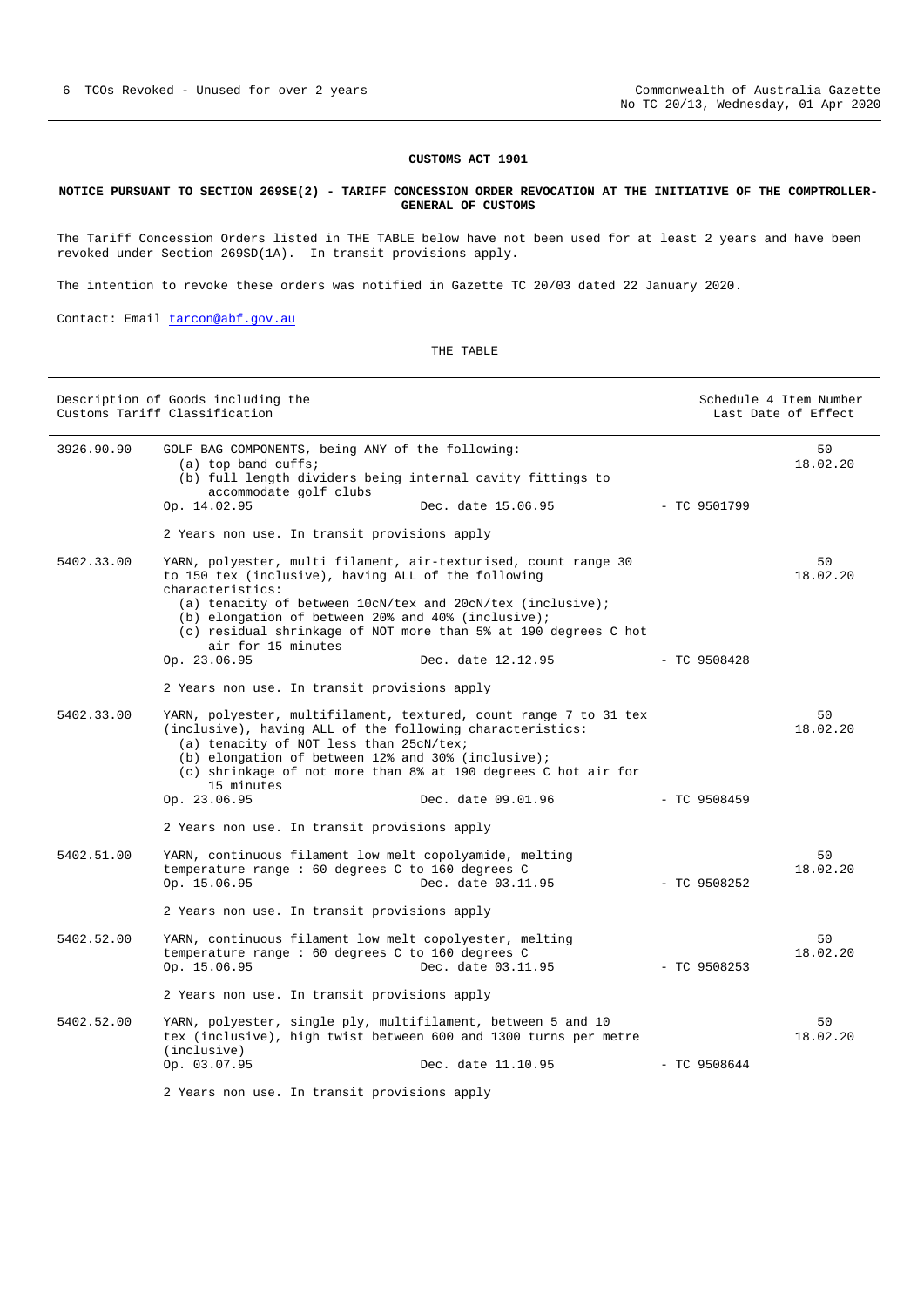|            | Description of Goods including the<br>Customs Tariff Classification                                                   |                    |                | Schedule 4 Item Number<br>Last Date of Effect |
|------------|-----------------------------------------------------------------------------------------------------------------------|--------------------|----------------|-----------------------------------------------|
| 7222.30    | BARS, flat, stainless steel, in ANY of the sizes listed in the<br>following TABLE                                     |                    |                | 50<br>18.02.20                                |
|            | THE TABLE                                                                                                             |                    |                |                                               |
|            | Thickness                                                                                                             | Width              |                |                                               |
|            | $(a)$ less than $0.55$ mm                                                                                             | less than 152 mm   |                |                                               |
|            | $(b) 0.55$ mm to 3 mm                                                                                                 | less than 24 mm    |                |                                               |
|            | $(c)$ greater than 3 mm                                                                                               | less than 25 mm    |                |                                               |
|            | (d) greater than 13 mm                                                                                                | less than 204 mm   |                |                                               |
|            | Op. 13.07.95                                                                                                          | Dec. date 13.07.95 | $-$ TC 9508175 |                                               |
|            | 2 Years non use. In transit provisions apply                                                                          |                    |                |                                               |
| 7326.90.90 | CONNECTORS, CHAIN, alloy steel (CrNiMo) construction, in ANY of                                                       |                    |                | 50                                            |
|            | the following chain sizes:                                                                                            |                    |                | 18.02.20                                      |
|            | Diameter<br>Pitch                                                                                                     | Tolerance          |                |                                               |
|            | 108 mm<br>$30 \text{ mm}$                                                                                             | $+/- 1.1$ mm       |                |                                               |
|            | 126 mm<br>34 mm                                                                                                       | $+/- 1.3$ mm       |                |                                               |
|            | 137 mm<br>38 mm                                                                                                       | $+/- 1.4$ mm       |                |                                               |
|            | 42 mm<br>152 mm                                                                                                       | $+/- 1.5$ mm       |                |                                               |
|            | Op. 22.05.95                                                                                                          | Dec. date 08.09.95 | - TC 9505686   |                                               |
|            | 2 Years non use. In transit provisions apply                                                                          |                    |                |                                               |
|            |                                                                                                                       |                    |                |                                               |
| 8207.20.00 | DIES, DRAWING, 28 mm x 14 mm, having ALL the following                                                                |                    |                | 50                                            |
|            | specifications:                                                                                                       |                    |                | 18.02.20                                      |
|            | (a) steel cased with a fixed tungsten carbide nib finished to a                                                       |                    |                |                                               |
|            | lead angle of 11 degrees and an exit angle of 26 degress                                                              |                    |                |                                               |
|            | $+/-$ 0.25 degrees;                                                                                                   |                    |                |                                               |
|            | (b) sizes range from 0.150 mm to 1.800 mm (inclusive) with a<br>surface finish roughness of RA=0.4, maximum tolerance |                    |                |                                               |
|            | $+/- 0.001$ mm;                                                                                                       |                    |                |                                               |
|            | Op. 02.05.95                                                                                                          | Dec. date 06.10.95 | $-$ TC 9505281 |                                               |
|            |                                                                                                                       |                    |                |                                               |
|            | 2 Years non use. In transit provisions apply                                                                          |                    |                |                                               |
| 8431.49.90 | PARTS, ARTICULATED BACKHOE LOADER, being EITHER of the following:                                                     |                    |                | 50                                            |
|            | (a) backhoe locking mechanism;                                                                                        |                    |                | 18.02.20                                      |
|            | (b) swinging hydraulic cylinders                                                                                      |                    |                |                                               |
|            | Op. 14.02.95                                                                                                          | Dec. date 21.07.95 | $-$ TC 9501912 |                                               |
|            |                                                                                                                       |                    |                |                                               |
|            | 2 Years non use. In transit provisions apply                                                                          |                    |                |                                               |
| 8483.40.90 | GEARS, FISHING REEL, brass, titanium and aluminium alloy, having                                                      |                    |                | 50                                            |
|            | an outside diameter from 5 mm to 48 mm (both inclusive) and                                                           |                    |                | 18.02.20                                      |
|            | number of teeth from 5 to 70 (both inclusive)                                                                         |                    |                |                                               |
|            | Op. 09.02.95                                                                                                          | Dec. date 23.06.95 | $-$ TC 9501520 |                                               |
|            | 2 Years non use. In transit provisions apply                                                                          |                    |                |                                               |
| 8507.20.00 |                                                                                                                       |                    |                |                                               |
|            | ACCUMULATORS/BATTERIES, absorbed electrolyte lead acid,                                                               |                    |                | 50                                            |
|            | rechargeable, having ALL of the following:                                                                            |                    |                | 18.02.20                                      |
|            | $(a)$ 12 volt nominal;                                                                                                |                    |                |                                               |
|            | (b) nominal capacity 33 Ah @ 20 hour rate;                                                                            |                    |                |                                               |
|            | (c) leak proof moulded case;                                                                                          |                    |                |                                               |
|            | (d) operable in any position;                                                                                         |                    |                |                                               |
|            | (e) nominal dimensions 197 mm x 132 mm x 182 mm                                                                       |                    |                |                                               |
|            | Op. 14.02.95                                                                                                          | Dec. date 11.07.95 | $-$ TC 9501973 |                                               |
|            | 2 Years non use. In transit provisions apply                                                                          |                    |                |                                               |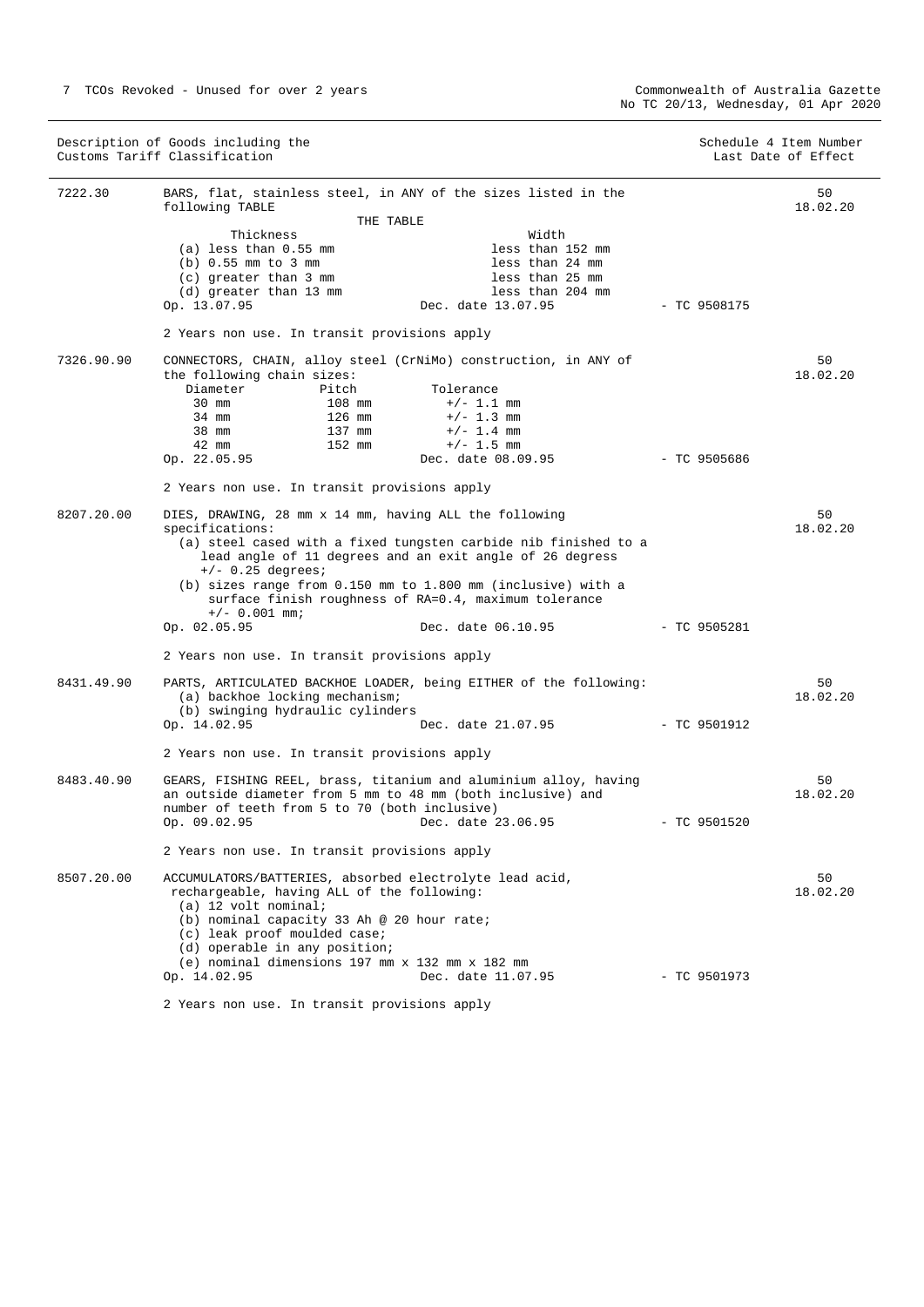|            | Description of Goods including the<br>Customs Tariff Classification                                                                                                                                                                                                                                           |                    |                | Schedule 4 Item Number<br>Last Date of Effect |
|------------|---------------------------------------------------------------------------------------------------------------------------------------------------------------------------------------------------------------------------------------------------------------------------------------------------------------|--------------------|----------------|-----------------------------------------------|
| 8507.20.00 | ACCUMULATORS/BATTERIES, absorbed electrolyte lead acid,<br>rechargeable, having ALL of the following:<br>(a) 6 volt nominal;<br>(b) nominal capacity 20 Ah @ 20 hour rate;<br>(c) leak proof moulded case;<br>(d) operable in any position;<br>(e) nominal dimensions 157 mm x 83 mm X 125 mm<br>Op. 14.02.95 | Dec. date 26.05.95 | - TC 9501979   | 50<br>18.02.20                                |
|            | 2 Years non use. In transit provisions apply                                                                                                                                                                                                                                                                  |                    |                |                                               |
| 8516.29.00 | HEATING PANELS, MODULAR, comprising elements of metal foil strips<br>sandwiched between two layers of plastic laminate<br>Op. 28.06.95                                                                                                                                                                        | Dec. date 29.09.95 | $-$ TC 9508552 | 50<br>18.02.20                                |

2 Years non use. In transit provisions apply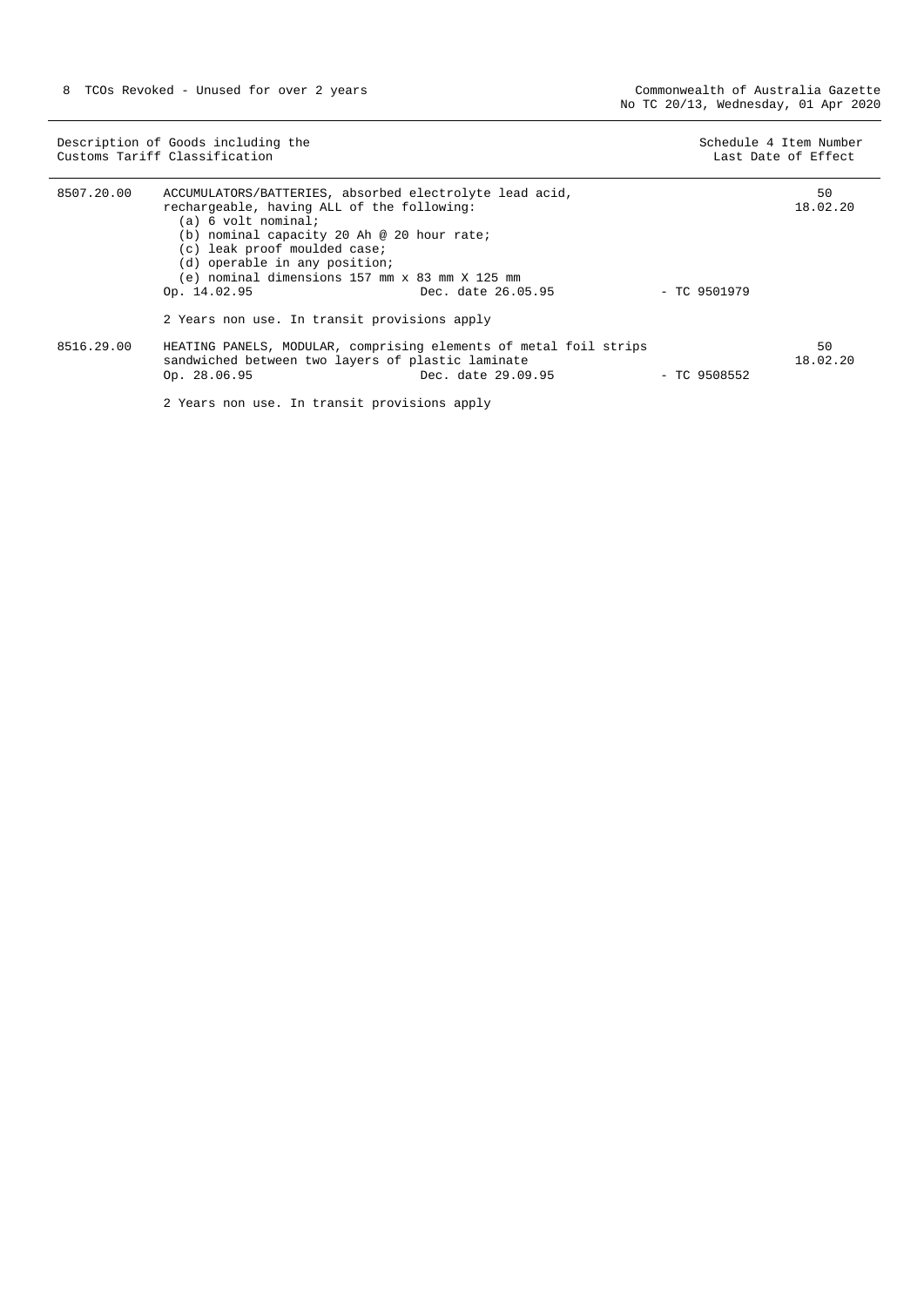#### **AUSTRALIAN BORDER FORCE**

#### <span id="page-8-0"></span>**TARIFF QUOTAS - QUOTA TRANSACTIONS PROCESSED DURING THE PERIOD 24 MARCH 2020 to 31 MARCH 2020.**

GENERAL INFORMATION

This Gazette contains details of quota transactions processed during the period 24 March 2020 to 31 March 2020 inclusive.

Part 1 contains a Table specifying quota category details.

Part 2, Section A, lists quota holders who received quota allocations via transfer transactions.

Part 2, Section B, lists all adjustments to previous allocations, which have been caused by transfer transactions.

NB.- In Section B, transactions represent changes to individual tariff quotas and do not necessarily represent the entire holdings in that category for the quota holder.

- The "AS WAS" and "AS IS" columns indicate the quota levels for that particular tariff quota only at the time of that transaction.
- The amount of the transaction may be deduced by subtracting the "AS WAS" column from the "AS IS" column.

Inquiries concerning any information published within this Gazette should be directed to the Trusted Trader and Trade Compliance Branch, Customs Group, Australian Border Force, PO Box 25, Belconnen, ACT, 2616.

#### **PART 1**

#### **NOTICE OF MAKING A DETERMINATION UNDER PART XVI OF THE CUSTOMS ACT 1901**

In pursuance of Section 273B of the Customs Act 1901, notice is hereby given that a Determination specified in Section A of Part 2 was made in relation to Item 55 of Schedule 4 to the Customs Tariff Act 1995 and subject to any conditions set out hereunder, that Determination applies to goods that are:

- (1) specified in the Table hereunder;
- (2) classified under a subheading of Schedule 3 to the Customs Tariff Act 1995, specified in Item 55 Schedule 4 to the Customs Tariff Act 1995;
- (3) entered for home consumption not earlier than the start date, and not later than the finish date, by the person specified in that Determination, as shown in Part 2; and
- (4) in total, not in excess of such quantity as is specified in that Determination, as shown in Part 2.

In pursuance of Section 273B of the Customs Act 1901, notice is hereby given that a Determination specified in Section B of Part 2 amended a previous Determination by deleting the figures in the column headed "QUANTITY AS WAS" and inserting the figures in the column headed "QUANTITY AS IS".

#### **THE TABLE**

| CATEGORY<br>CODE | UNIT<br>OUANTITY | OUOTA<br>TTEM.<br><b>NUMBER</b> | OUOTA<br>DESCRIPTION |
|------------------|------------------|---------------------------------|----------------------|
| 311              | Kilograms        | 61A                             | Cheese and Curd      |